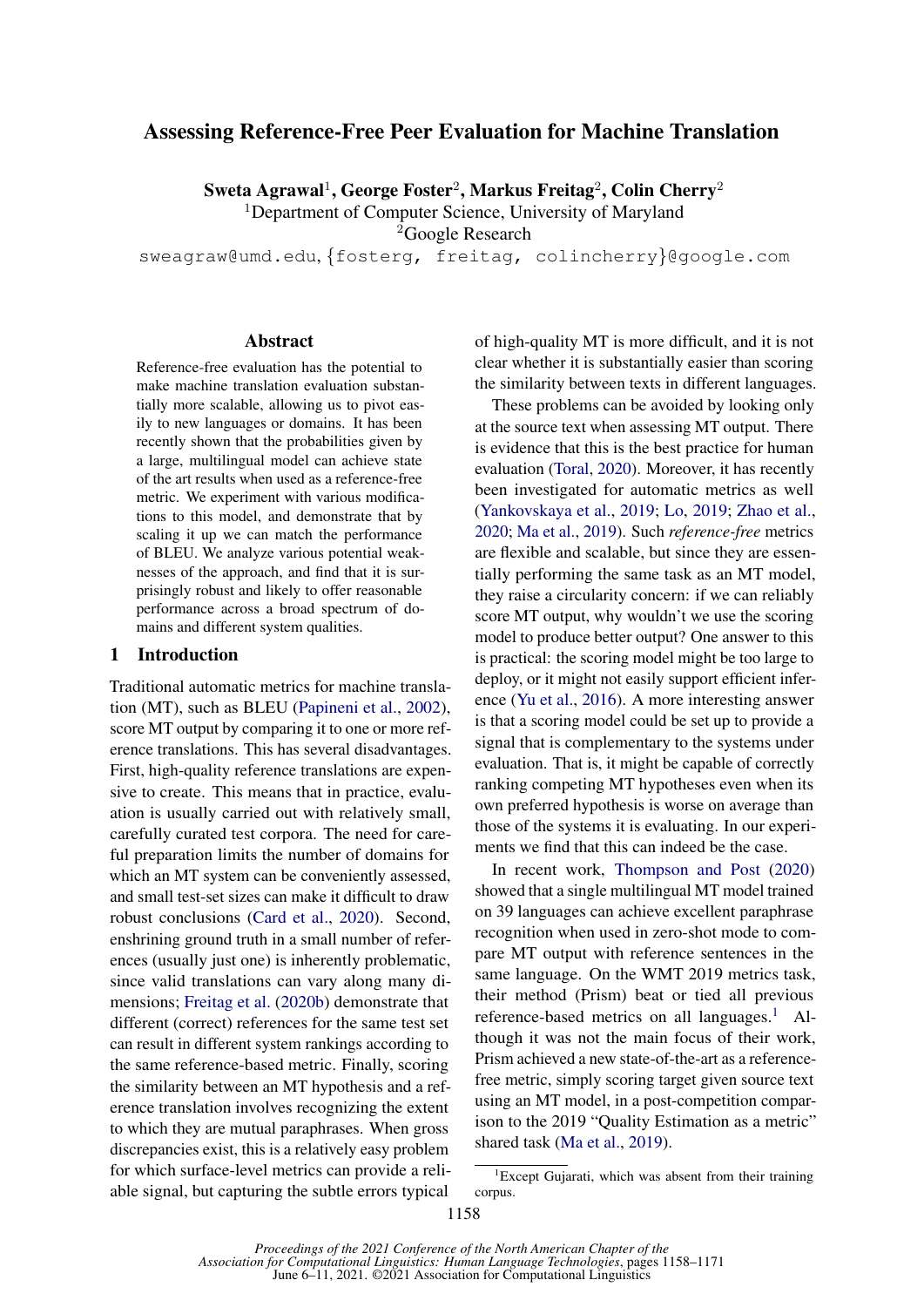Our aim in this paper is to characterize the conditions under which the Prism approach—using one MT system to perform *peer evaluation* on other systems—can be successful: what properties does the evaluating system need to have, how powerful should it be, and how close can it be to the systems under evaluation? We focus on system-level evaluation, which we believe is the most compelling use case for reference-free methods, targeting a broad characterization that complements the potentially more precise picture furnished by reference-based metrics for a specific test corpus. We first replicate the correlation with human judgment results from [Thompson and Post](#page-10-5) [\(2020\)](#page-10-5) on WMT 2019, using the same corpora and architecture. Next, we examine several alternative design decisions in an attempt to improve Prism and further our understanding. These include the effects of varying training corpora (domain, number of languages, use of monolingual data); model capacity (scaling up and down from the original architecture); and different methods for regularizing token-level probabilities (Monte-Carlo dropout, subword sampling) and for combining them into system-level scores (summary statistics over tokens, confidence thresholds over sentences). Finally, we analyze the results of our best model, measuring how its performance depends on various factors: language pair and human-judgment methodology, output quality, proximity to the systems under evaluation, and size of the test set.

We demonstrate improvements over the original Prism metric due to model capacity and different methods for combining probabilities; surprisingly, we find little gain from adjusting the domain or languages in the original multilingual corpus (although we show that a competition-grade English-German system outperforms the generic multilingual system). We find that the evaluating MT system's output quality is generally correlated with its performance as a metric, although we corroborate the surprising finding from [Thompson and Post](#page-10-5) [\(2020\)](#page-10-5) that it is not necessary to be the best—our system is middle-of-the-road or worse according to BLEU across most WMT 2019 languages. We measure the proximity between our system and the systems under evaluation and find no evidence that this is a source of bias. Despite using no references, our model achieves approximate parity with BLEU both in system-level correlation with human judgment, and when used for pairwise comparisons.

#### 2 Related Work

Reference-free evaluation is widely used for many NLP tasks such as grammatical error correction [\(Napoles et al.,](#page-10-6) [2016\)](#page-10-6), dialog [\(Sinha et al.,](#page-10-7) [2020;](#page-10-7) [Mehri and Eskenazi,](#page-9-4) [2020\)](#page-9-4) and text generation [\(Ethayarajh and Sadigh,](#page-9-5) [2020\)](#page-9-5). There has been recent interest in reference-free evaluation for MT, which was a joint track between the WMT 2019 metrics task [\(Ma et al.,](#page-9-3) [2019\)](#page-9-3) and quality estimation task [\(Fonseca et al.,](#page-9-6) [2019\)](#page-9-6). Reference-free metrics competed head-to-head with standard metrics, and generally did worse. However, the results from the best reference-free systems, UNI+ [\(Yankovskaya et al.,](#page-10-2) [2019\)](#page-10-2) and YiSi-2 [\(Lo,](#page-9-2) [2019\)](#page-9-2) were surprisingly close to the standard metric scores on the language pairs for which they were evaluated.

UNI+ computes word-level embeddings for source and MT output sentences using pre-trained multilingual BERT and LASER [\(Artetxe and](#page-9-7) [Schwenk,](#page-9-7) [2019\)](#page-9-7) models, then feeds averaged vectors to a neural classifier trained to predict human scores from previous MT metrics tasks. YiSi-2 is similar, except that it works in an unsupervised fashion, computing similarities between mBERT embeddings for aligned source and target words, and returning an F-measure statistic. In more recent work, [Zhao et al.](#page-10-3) [\(2020\)](#page-10-3) adopt a similar approach based on mBERT, aligning representations from multilingual embedding spaces before computing distances with MoverScore [\(Zhao et al.,](#page-10-8) [2019\)](#page-10-8), and adding a GPT-based target-side language model. The current state-of-the-art in reference-free evaluation for MT is represented by the Prism approach [\(Thompson and Post,](#page-10-5) [2020\)](#page-10-5) which we extend here.

It is worth distinguishing reference-free evaluation from two related tasks that share formal similarities. The first is quality or confidence estimation [\(Blatz et al.,](#page-9-8) [2004;](#page-9-8) [Specia and Shah,](#page-10-9) [2018;](#page-10-9) [Chelba](#page-9-9) [et al.,](#page-9-9) [2020\)](#page-9-9), which aims to score the fitness of MT output for a downstream application. This is typically supervised, although a recent approach [\(Fomicheva et al.,](#page-9-10) [2020\)](#page-9-10) dispenses with the need to learn from human annotations, as do most of the approaches we study in this paper. Quality estimation is most usefully applied at the sentence level, and it can make use of powerful "glass-box" features which capture the internals of an MT system. In contrast, reference-free evaluation is most naturally applied at the system (test-set) level, and ideally should make no assumptions about the sys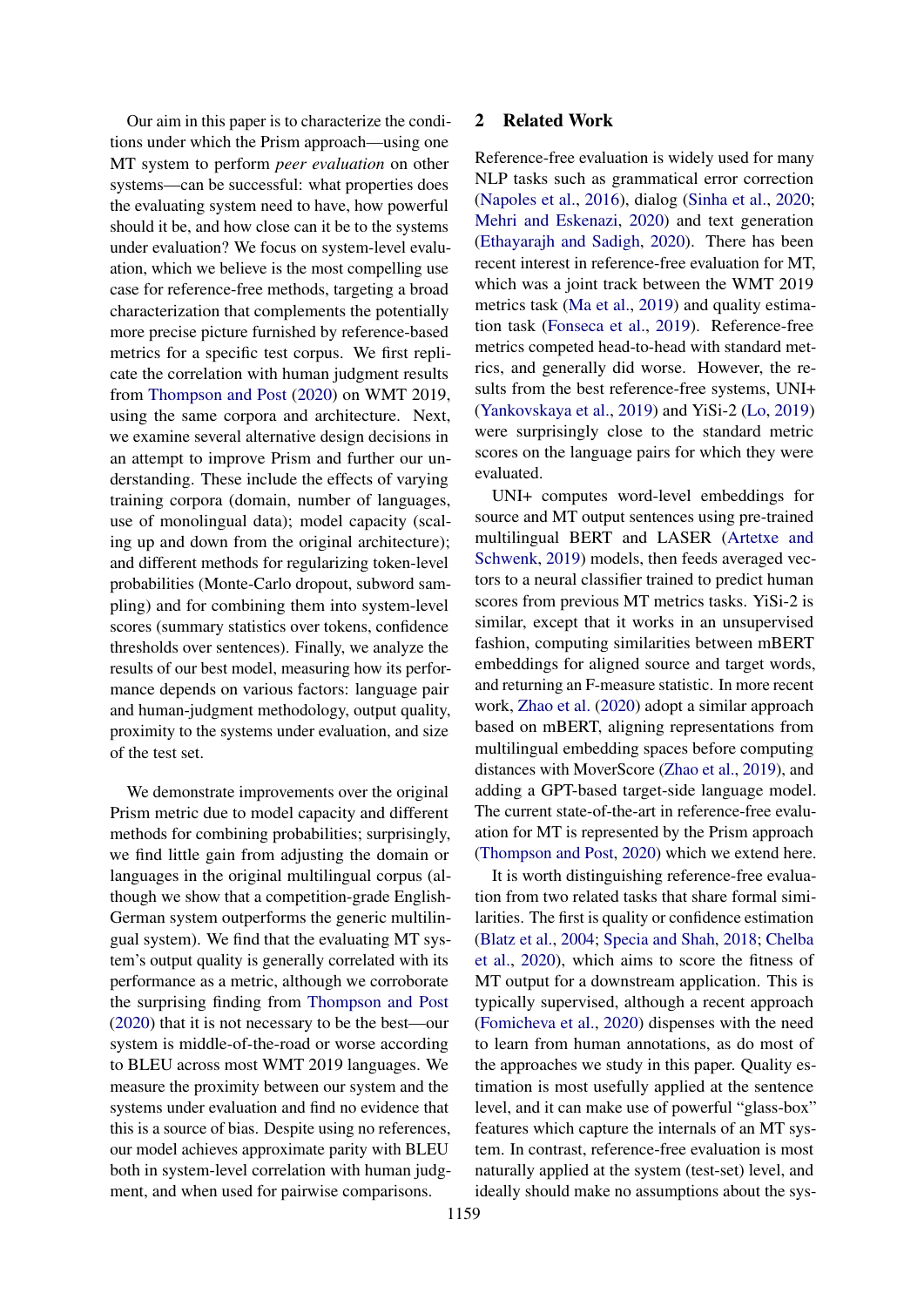tems under evaluation. The second task is parallelcorpus mining [\(Zhang et al.,](#page-10-10) [2020;](#page-10-10) [Yang et al.,](#page-10-11) [2019\)](#page-10-11), which aims to identify valid translations at various levels of granularity. Its scoring aspect is similar to reference-free evaluation, but it is applied to a different input distribution, attempting to identify human-generated translation pairs rather than scoring MT outputs for a given human-generated source text.

#### 3 Methods

We aim to generate a quality score  $s(X, Y) =$  $\sum_{x,y} s(x,y)$  for source and target texts X, Y which consist of segment (nominally, sentence) pairs  $x, y$ . We assume no document or ordering information among segments, and do not directly evaluate scores for individual segment pairs. All methods we consider make use of token-level logprobabilities from a standard autoregressive neural MT system:  $\log p(y_t|y_{< t}, x)$ , where  $y = y_1 \dots y_T$ . We experimented with reverse probabilities  $p(x|y)$ , but like [Thompson and Post](#page-10-5) [\(2020\)](#page-10-5) found these gave no advantage, and do not include them in our reported results. The following sections describe our model architecture, scoring techniques, and evaluation methodology.

#### 3.1 Model

Our baseline NMT model uses a standard Transformer architecture identical to that of [Thompson](#page-10-5) [and Post](#page-10-5) [\(2020\)](#page-10-5) (up to toolkit differences), trained on the same multilingual corpus. To encourage language-agnostic encoder representations for zeroshot scoring, the baseline uses target-language tags at the beginning of each target sentence [\(Johnson](#page-9-11) [et al.,](#page-9-11) [2017\)](#page-9-11). Since we do not require such representations for reference-free evaluation, we also tried introducing the tags earlier, at the beginning of each source sentence. We vary training corpora and model capacity as described in section [4.1,](#page-3-0) but otherwise make no changes to the model.

#### <span id="page-2-2"></span>3.2 Scoring

We investigated various techniques for deriving segment-level scores  $s(x, y)$ : regularization, different methods for aggregating token-level probabilities, and segment-level confidence thresholds.

### Regularization

To obtain smoother scores, we used Monte-Carlo dropout [\(Gal and Ghahramani,](#page-9-12) [2016\)](#page-9-12) and subword regularization [\(Kudo,](#page-9-13) [2018\)](#page-9-13). These involve estimates of the form:

$$
\log p(y|x) = \sum_{k=1}^{K} \log p_k(y|x)/K,
$$

where  $p_k(y|x)$  is a probability estimate that depends on the smoothing method. For MC-dropout, it is obtained by dropping neural connections with probability  $\alpha$ . For subword regularization,  $p_k(y|x) = p(\tilde{y}_k|\tilde{x}_k)$ , where  $\tilde{x}_k$  and  $\tilde{y}_k$  are randomly-sampled alternative subword segmentations of x and  $y$ .<sup>[2](#page-2-0)</sup> Note that MC-dropout decomposes over tokens, yielding smoother per-token probabilities; subword regularization does not, since it does not preserve tokenization.

#### Aggregating token-level log-probabilities

Given a sequence of token probabilities  $\log p(y_t|y_{<};,x), t = 1...T$ , we derive segmentlevel scores  $s(x, y)$  using various statistics. Following [Thompson and Post](#page-10-5) [\(2020\)](#page-10-5), we sum to obtain segment log-probabilities or average to obtain mean token-wise log-probabilities. To eliminate the effect of outliers, we tried the median instead of the mean. To test the opposite intuition, we also tried the minimum. Finally, to reflect overall consistency, we compute standard deviation.

#### Confidence Thresholds

Quality scores implicitly reflect the presence or absence of errors in MT output. In some cases, model probabilities provide strong evidence for or against the existence of errors, but in other cases the model may be agnostic. To capture this intuition, we used the following mapping to obtain segment scores:

$$
s(x, y) = \begin{cases} -1, & \log p(y|x)/T < l \\ +1, & \log p(y|x)/T > h \\ 0, & \text{else} \end{cases}
$$

To set the thresholds  $(l, h)$  we used a coarse grid search on development data.

#### <span id="page-2-1"></span>3.3 Evaluation

We evaluate reference-free metric scores on data from the WMT19 metrics task [\(Ma et al.,](#page-9-3) [2019\)](#page-9-3), consisting of outputs from different MT systems

<span id="page-2-0"></span> $2$ We perform an approximate search for the 10-best subword segmentations, then sample from this list with probability proportional to a unigram estimate  $q^{\alpha}(\tilde{x}|x)$ .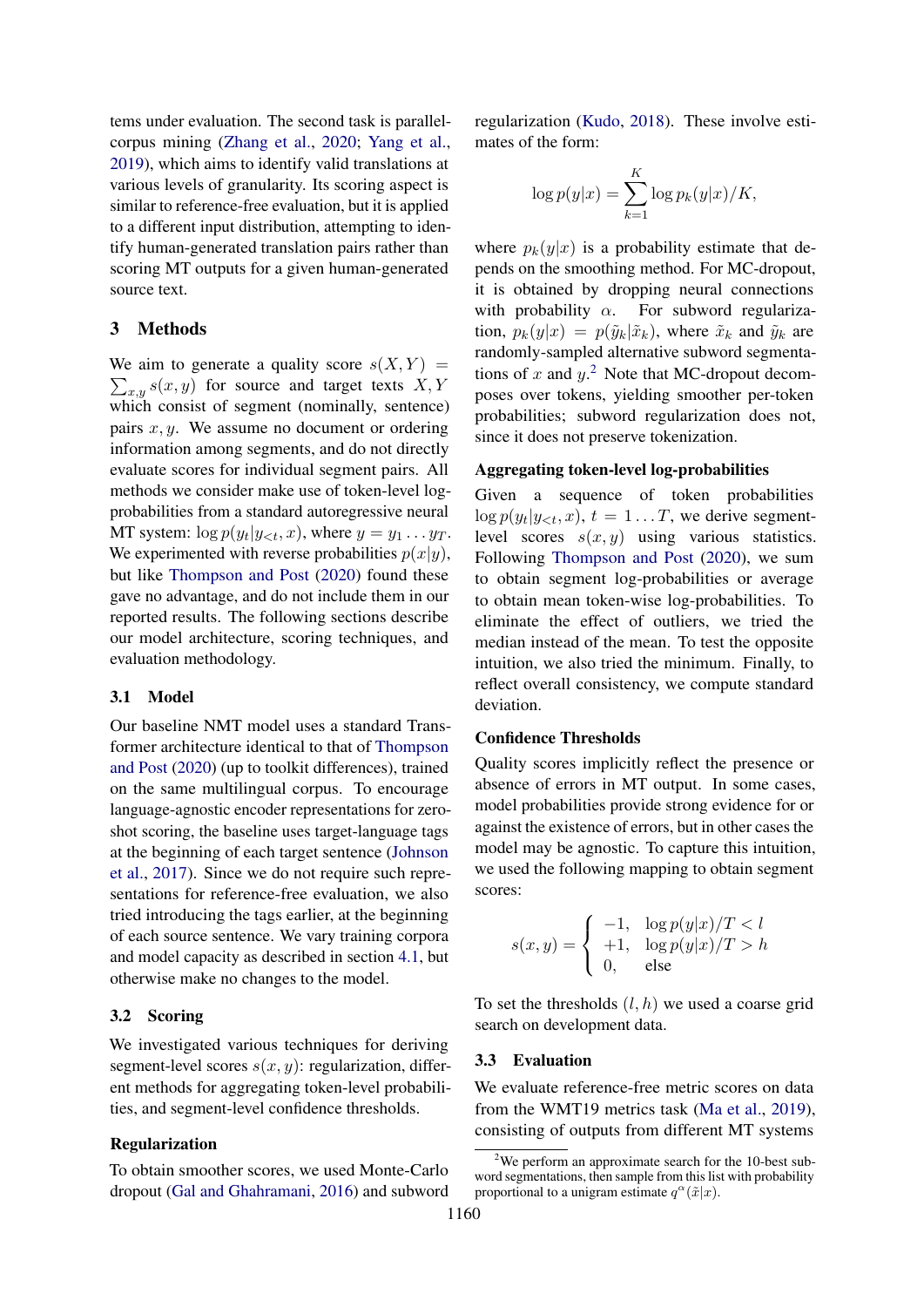for 18 language pairs. For each language pair, we compute a metric score for each system, then use correlation with the provided human scores to as-sess the quality of our metric.<sup>[3](#page-3-1)</sup> Following [Ma et al.](#page-9-3) [\(2019\)](#page-9-3) we measure correlation using Pearson's coefficient, and use Williams' test [\(Williams,](#page-10-12) [1959\)](#page-10-12) to compute the significance of correlation differences, with a p-value  $< 0.05$ .

[Ma et al.](#page-9-3) [\(2019\)](#page-9-3) note that correlation scores are unrealistically high for many language pairs, and suggest using only the best  $k$  systems for small values of  $k$ . However, [Mathur et al.](#page-9-14) [\(2020\)](#page-9-14) show that this results in noisy and unreliable estimates. We adopt their suggestion to instead remove outlier systems whose scores have large deviations from the median according to the formula:

$$
\frac{|h - \tilde{h}|}{1.483 \times \text{median}_h(|h - \tilde{h}|)} > 2.5,
$$

where h is a system-level human score, and  $\tilde{h}$  is the median score across all systems for a given language pair.

To summarize a metric's performance across a set of language pairs, we report the weighted average of its Pearson correlations across languages. We first apply the Fisher Z-transformation to normalize raw language-specific correlations, then weight by the number of MT systems per language (post outlier filtering), then invert the Fisher Z-transformation and take the mean [\(Hedges and](#page-9-15) [Olkin,](#page-9-15) [2014\)](#page-9-15).

#### 4 Experimental Settings

#### <span id="page-3-0"></span>4.1 Data

We used four training corpora. **Prism-39** consists of noise-filtered multi-way parallel data curated by [Thompson and Post](#page-10-5) [\(2020\)](#page-10-5), extracted primarily from Wikimatrix, Global Voices, EuroParl, SE-Times, and United Nations, consisting of 99.8M sentence pairs in 39 languages, including direct parallel data for 706 language pairs. Wiki-39-Mono consists of monolingual data extracted from the multilingual Wikipedia corpus for the languages available in Prism-39. WMT-15 is the parallel

training data provided for the WMT 2019 News Translation Task [\(Barrault et al.,](#page-9-16) [2019\)](#page-9-16), augmented with 5 languages from previous WMT years— Estonian (et), Spanish (es), Latvian (lt), Hindi (hi) and Turkish (tr). All language pairs are to/from English except French-German. Sizes range from 60 million sentence pairs for English-Czech to 10k pairs for English-Gujarati (Table [4\)](#page-4-0). Finally, WMT-15-Mono is the monolingual data provided alongside WMT-15.

Test data is from the WMT 2019 Metrics Task [\(Ma et al.,](#page-9-3) [2019\)](#page-9-3), consisting of system outputs on news-domain text for all 18 language pairs included in the task: English (en) to/from Czech (cs), German (de), Finnish (fi), Gujarati (gu), Kazakh (kk), Lithuanian (lt), Russian (ru), and Chinese (zh), excluding cs-en. There are three other language pairs not including English: de-cs, de-fr and fr-de. The average number of systems per language is 12, and the average test-set size is 1,633.

#### 4.2 MT Systems

<span id="page-3-2"></span>

| <b>Scale</b> |      |   | Params Lavers Hidden Heads |    | Model |
|--------------|------|---|----------------------------|----|-------|
| <b>Big</b>   | 473M | 6 | 8192                       | 16 | 1024  |
| Prism        | 900M | 8 | 12288                      | 20 | 1280  |
| Massive      | 1.8B | 8 | 16384                      | 32 | 2048  |

Table 1: Model configurations used in our experiments.

We used the Lingvo toolkit [\(Shen et al.,](#page-10-13) [2019\)](#page-10-13), to train Transformer sequence-to-sequence models of various sizes as shown in Table [1,](#page-3-2) where the baseline *Prism* configuration matches that of [Thompson](#page-10-5) [and Post](#page-10-5) [\(2020\)](#page-10-5). We use AdaFactor optimization with a learning rate of 1.0 and batch size of ∼8000 samples. Our shared vocabulary comprises 64k subwords.

#### 5 Results

This section presents our main results. All correlations in the tables below are for system-level scores, after outlier systems have been discarded for each language pair. For brevity, we report average correlations, normalized and weighted as described in section [3.3;](#page-2-1) full results are provided in Appendix [B.](#page-11-0) Unless otherwise stated, all methods score system outputs using average log probabilities normalized by segment length.

<span id="page-3-1"></span><sup>&</sup>lt;sup>3</sup>Human annotators assign segment-level scores on a 0 − 100 scale which are averaged across segments, then normalized to correct for annotator differences, then averaged across annotators to produce system-level scores. For out-of-English language pairs, annotations are made by comparison to the source text, which directly corresponds to our setting; for other pairs, they are made by comparing to reference translations.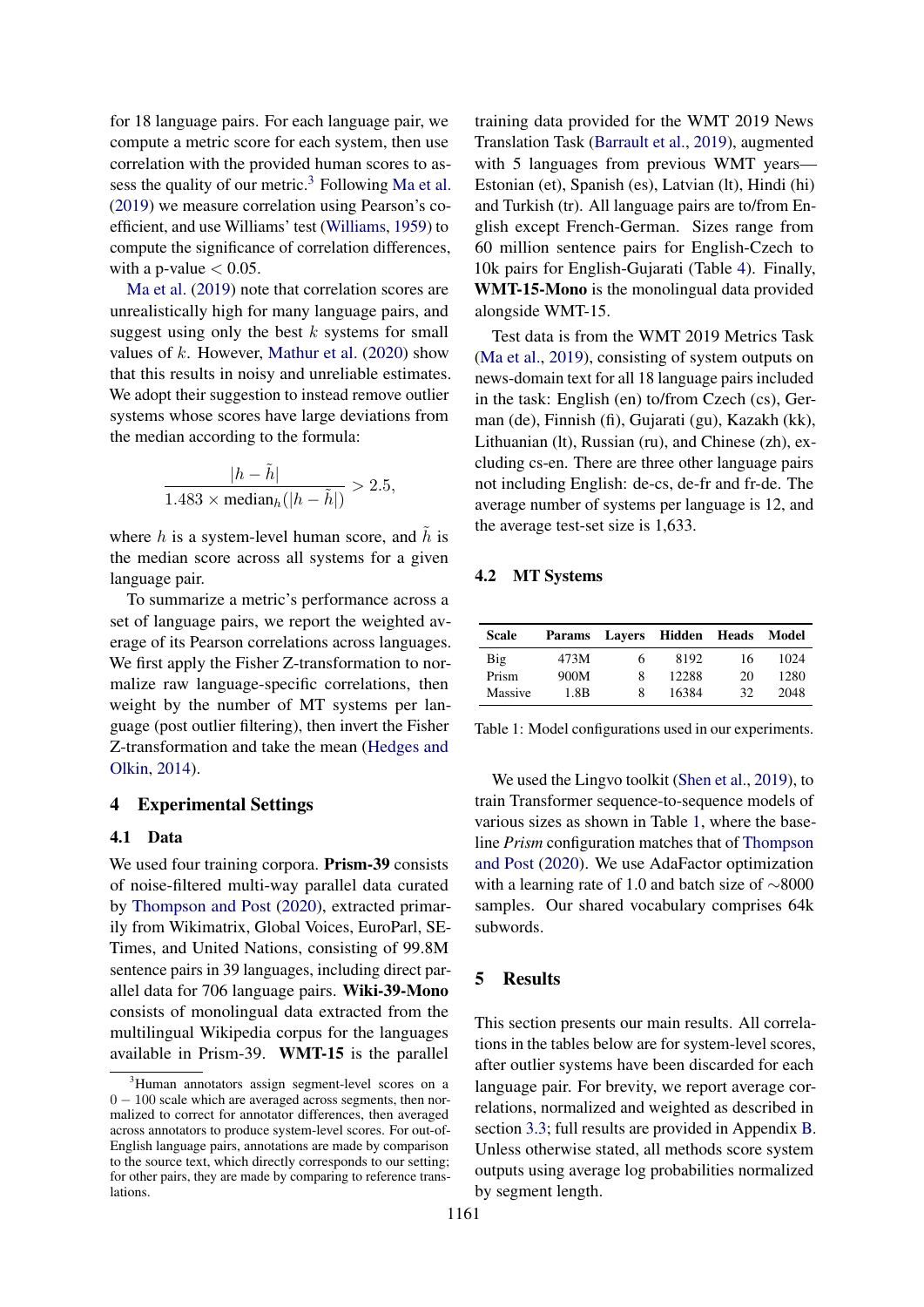<span id="page-4-1"></span>

| Metric                        | A11                     | $en$ - $xx$             | xx-en                   | xx-yy          |
|-------------------------------|-------------------------|-------------------------|-------------------------|----------------|
| <b>BLEU</b>                   | 0.911                   | 0.917                   | 0.921                   | 0.838          |
| <b>CHRF</b>                   | 0.933                   | 0.937                   | 0.919                   | 0.954          |
| $UNI+*$<br>$Yisi-2*$<br>Prism | 0.808<br>0.487<br>0.861 | 0.746<br>0.272<br>0.814 | 0.822<br>0.646<br>0.887 | 0.489<br>0.911 |
| $Prism-trg2xx$                | 0.853                   | 0.812                   | 0.872                   | 0.907          |
| Prism-src2xx                  | 0.858                   | 0.822                   | 0.871                   | 0.914          |

Table 2: Baseline results. All numbers are average system-level correlations. \*Average is computed over language pairs for which the corresponding metric had a submission in the WMT19 Metrics task.

#### 5.1 Baselines

Table [2](#page-4-1) shows key WMT19 baseline results for reference-based metrics (top two lines), referencefree metrics (next three lines), and our reimplementation of the Prism model (bottom lines). We achieve slightly better results for source-side tagging (Prism-src2xx), and on average match the original Prism results that use target-side tagging with this configuration, which we adopt for further experiments. The *en-xx* results are affected negatively by the inclusion of en-gu, which is absent from the Prism-39 corpus and has low correlation (0.400); however, interestingly, results for gu-en are on par with other language pairs, presumably due to the prevalence of English in the corpus.

#### 5.2 Training data

<span id="page-4-2"></span>

| Data                     | A11   | $en$ - $xx$ | xx-en | XX-VV |
|--------------------------|-------|-------------|-------|-------|
| Prism-39                 | 0.858 | 0.822       | 0.871 | 0.914 |
| WMT-15                   | 0.840 | 0.776       | 0.890 | 0.854 |
| Prism-13                 | 0.863 | 0.828       | 0.888 | 0.888 |
| $Prism-39 + WMT-15$      | 0.867 | 0.811       | 0.896 | 0.923 |
| Adding monolingual data  |       |             |       |       |
| $Prism-39 + Wiki-39$     | 0.832 | 0.792       | 0.859 | 0.869 |
| $WMT-15 + WMT-15-Mono$   | 0.870 | 0.839       | 0.910 | 0.818 |
| $Prism-39 + WMT-15-Mono$ | 0.851 | 0.831       | 0.863 | 0.874 |

Table 3: Effect of training data. Significant improvement over baseline "Prism-39" systems are underlined.

Table [3](#page-4-2) gives results for training on different corpora described in section [4.1.](#page-3-0) The first four lines correspond to different multilingual training corpora, beginning with the Prism-39 model from the previous section. We see no gain on average from using the provided WMT-15 training corpora, despite possibly better domain fit and generally larger sizes for the language pairs in the test set (Table [4\)](#page-4-0).

We speculate that this is due to preprocessing as we made no effort to clean or filter the WMT-15 corpus. This hypothesis is supported by the Prism-13 results, where we trained on the language pairs in Prism-39 that overlapped with the WMT-15 corpus, achieving slightly better average performance. Combining Prism-39 and WMT-15 improves further, yielding a relatively small but statistically significant average gain over pure Prism-39, at the cost of lower performance for the en-xx language pairs.

<span id="page-4-0"></span>

| LP    | Prism-39 | <b>WMT-15</b> |
|-------|----------|---------------|
| en-zh | 1.49     | 64.33         |
| en-fr | 3.52     | 40.44         |
| en-ru | 2.25     | 38.49         |
| en-cs | 0.65     | 25.98         |
| en-es | 4.40     | 15.18         |
| de-fr | 0.65     | 9.82          |
| en-fi | 0.28     | 6.58          |
| en-de | 1.36     | 4.50          |
| en-et | 0.22     | 2.17          |
| en-lv | 0.09     | 0.63          |
| en-lt | 0.16     | 0.63          |
| en-kk | 0.20     | 0.22          |
| en-gu | 0.00     | 0.01          |
| de-cs | 0.37     | 0.00          |

Table 4: Corpus size for overlapping language pairs from Prism-39 and WMT-15 (in millions of segments): WMT-15 has more parallel data available for all languages except de-cs, where no parallel corpora is available in the WMT-15 dataset.

Inspired by improvements for low-resource languages from monolingual data [\(Siddhant et al.,](#page-10-14) [2020\)](#page-10-14), we used the MASS denoising objective to add general-domain monolingual data (Wiki-39) to Prism-39 and in-domain data (WMT-15-Mono) to both Prism-39 and WMT-15 (Table [6](#page-5-0) for a comparison on the relative sizes of the monolingual corpora). Overall, the general-domain data hurts correlation significantly, while in-domain helps significantly, but only for WMT-15. As expected, monolingual data tends to help lower-resource languages (gu, kk, lt) most, with a particularly large gain for  $xx$ -en with WMT-15 + WMT-15-Mono. However, the correlation for *xx-yy* language-pairs degrades significantly, which we attribute to the en-centric nature of the WMT-15 dataset.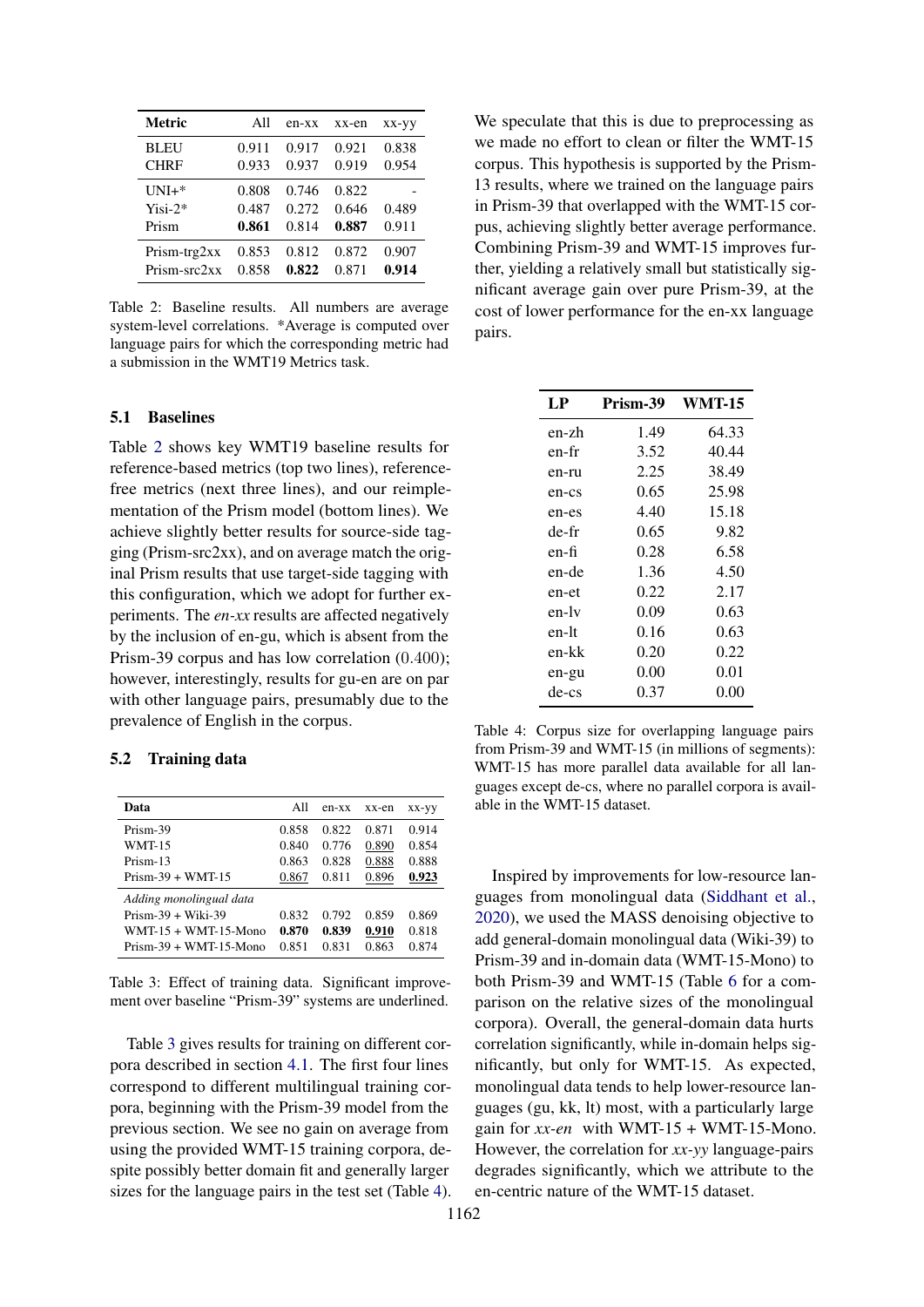<span id="page-5-1"></span>

| Data                                                             | en-de |                              | en-lt en-ru en-zh de-en lt-en ru-en zh-en               |                          |  |
|------------------------------------------------------------------|-------|------------------------------|---------------------------------------------------------|--------------------------|--|
| <b>BLEU</b>                                                      | 0.806 |                              | $0.986$ $0.946$ $0.802$ $0.794$ $0.985$ $0.812$ $0.808$ |                          |  |
| Prism-39                                                         | 0.730 |                              | 0.939 0.901 0.789 0.796 0.978 0.739 0.828               |                          |  |
| Bilingual Models 0.726 0.695 0.867 0.769 0.801 0.862 0.650 0.826 |       |                              |                                                         |                          |  |
| Competition-grade 0.913                                          |       | and the contract of the con- | the first contract of the contract of                   | $\overline{\phantom{a}}$ |  |

Table 5: Bilingual vs multilingual models for scoring.

<span id="page-5-0"></span>

| LP                     | WMT-15-Mono | Wiki-39 |
|------------------------|-------------|---------|
| de                     | 275.69      | 59.93   |
| en                     | 199.90      | 130.79  |
| fr                     | 160.93      | 48.52   |
| 1t                     | 106.19      | 4.85    |
| ru                     | 80.14       | 46.27   |
| $\mathbf{c}\mathbf{s}$ | 72.15       | 9.44    |
| fi                     | 18.84       | 7.88    |
| kk                     | 13.82       | 3.34    |
| gu                     | 4.64        | 0.00    |
| zh                     | 2.15        | 21.79   |
| et                     | 51.68       | 3.03    |
| es                     | 43.81       | 36.17   |
| hi                     | 23.61       | 2.37    |
| 1v                     | 10.20       | 1.36    |
| tr                     | 9.65        | 5.42    |

Table 6: Corpus size for overlapping languages from WMT-15-Mono and Wiki-39 dataset (in millions). The last five languages are not a part of WMT'19 Metrics evaluation task but were included when training the multilingual MT system.

#### 5.3 Bilingual Systems

Can we use bilingual MT systems for peer evaluation? We chose four representative language pairs from Prism-39 and trained "Big" models (see Table [1\)](#page-3-2) in eight directions, with dedicated 64k subword vocabularies. Table [5](#page-5-1) shows that for medium and high resource languages (de, ru, and zh), the bilingual model performs comparably to the multilingual model. However, for the low resource language "lt", the multilingual model is significantly better. As with the results elsewhere in this section, this suggests that correlation tends to follow the pattern one would expect if we were mainly interested in model quality. This is corroborated by the results in the last line of the table, where we compare a competition-grade model for en-de [\(Freitag](#page-9-17) [et al.,](#page-9-17) [2020a\)](#page-9-17), similar to the winning submission from WMT19, to our models. The competitiongrade model achieves a much better correlation and also improves on BLEU by a wide margin.

# <span id="page-5-2"></span>5.4 Model Capacity

| <b>Metric</b> | All            |                         | en-xx xx-en | $XX$ - $YY$    |
|---------------|----------------|-------------------------|-------------|----------------|
| <b>BLEU</b>   |                | 0.911 0.917 0.921 0.838 |             |                |
| Big<br>Prism  | 0.808<br>0.858 | 0.745 0.838<br>0.822    | 0.871       | 0.885<br>0.914 |
| Massive       |                | 0.883 0.858 0.890       |             | 0.927          |

|  |  | Table 7: Effect of Model capacity. |  |
|--|--|------------------------------------|--|
|--|--|------------------------------------|--|

Motivated by the link between correlation and model quality, we varied model capacity according to the settings in Table [1,](#page-3-2) using the Prism-39 training corpus. The results in Table [7](#page-5-2) show a clear pattern of gains with increasing capacity. The *Massive* configuration does best overall, achieving statistical parity with BLEU on average.

#### 5.5 Scoring Methods

<span id="page-5-3"></span>

| <b>Aggregation Method</b> | All   | en-xx | xx-en | XX-YY |
|---------------------------|-------|-------|-------|-------|
| Mean                      | 0.883 | 0.858 | 0.890 | 0.927 |
| Std-dev                   | 0.882 | 0.847 | 0.903 | 0.919 |
| Median                    | 0.870 | 0.859 | 0.876 | 0.887 |
| Min                       | 0.872 | 0.840 | 0.895 | 0.896 |
| MC-dropout (Mean)         | 0.877 | 0.847 | 0.888 | 0.926 |
| SP-Norm (Mean)            | 0.884 | 0.861 | 0.892 | 0.924 |
| Confidence threshold      | 0.886 | 0.898 | 0.858 | 0.910 |

Table 8: Scoring methods. Significant improvements over baseline *Mean* systems are underlined.

Table [8](#page-5-3) shows results for the scoring methods described in section [3.2](#page-2-2) applied to the Massive configuration. Aggregating token probabilities using statistics other than mean gives small gains on some languages, but hurts on average. Regularizing with MC-dropout or subwords (SP-norm) leads to significant gains in some cases, with a slight overall increase over mean for SP-norm. We tuned confidence thresholds on WMT18 Metrics task data using a grid of 16 log-probability points in  $[-3, 0]$ , which yielded optimal thresholds  $(-1, -0.6)$ . This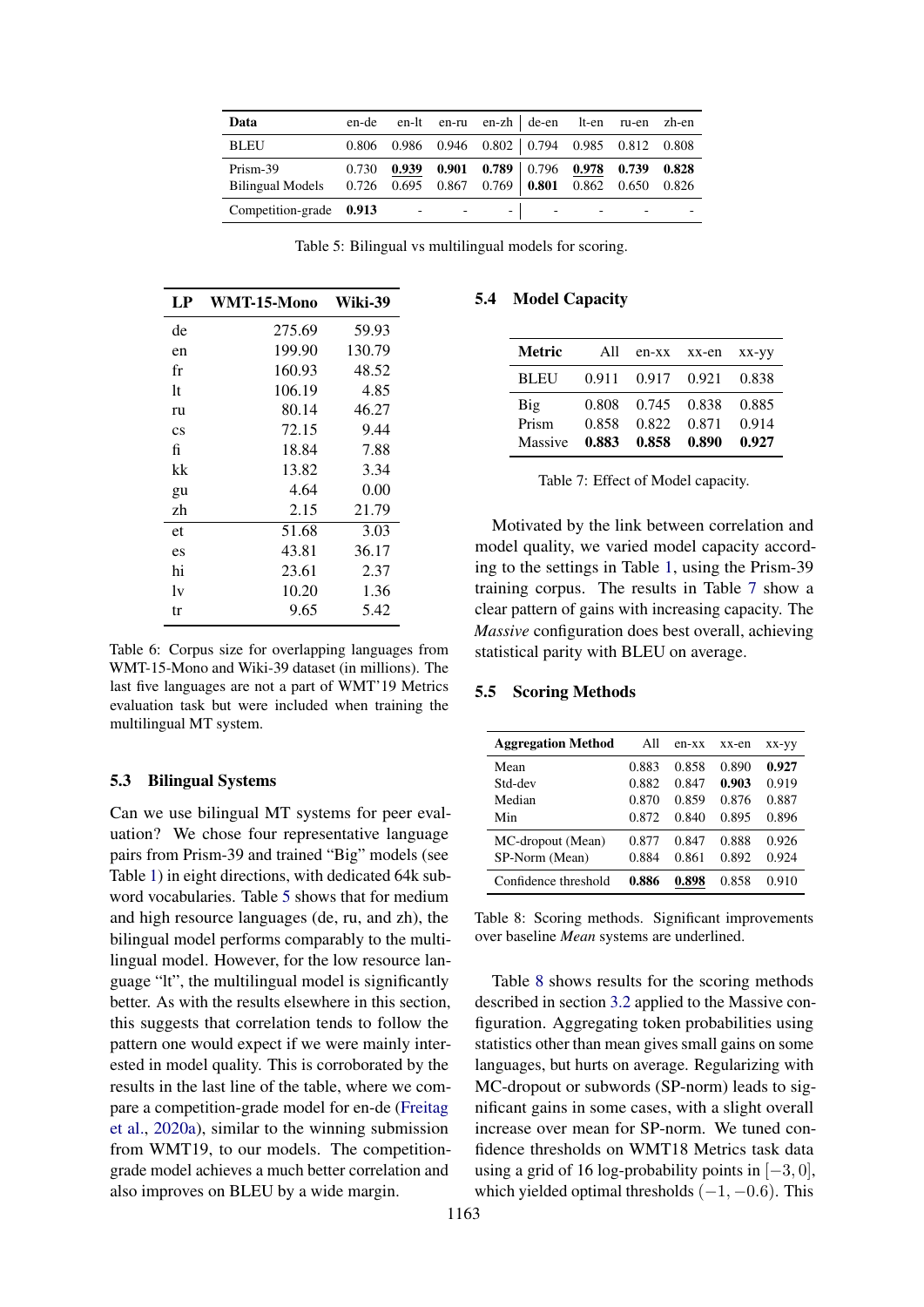produced our best overall result, with systematic gains on *en-xx* pairs.

## 6 Analysis

In this section we analyze various aspects of metric performance, confining our attention to the Massive model with mean scoring for consistency.

#### <span id="page-6-0"></span>6.1 Performance across conditions

| <b>Subset</b>              | Avg   |
|----------------------------|-------|
| A11                        | 0.883 |
| All - gu                   | 0.893 |
| Source-based evaluation    | 0.858 |
| Source-based - gu          | 0.883 |
| Reference-based evaluation | 0.901 |
| Reference-based - gu       | 0.901 |
| Corpus $\geq$ 1M           | 0.839 |
| Corpus $<$ 1M              | 0.924 |
| No data                    | 0.741 |

Table 9: Average Correlation for different subsets of languages.

Different languages have different relations to our model, to the systems participating in the WMT task, and to the human scoring procedure used in the WMT19 data. Table [9](#page-6-0) shows results for various conditions. Removing the language (gu) for which we have no training data improves average correlation substantially. The human evaluations for out-of-English language pairs involve comparing MT output to the source text; the evaluations for remaining pairs involve comparing it to reference translations. We see no boost from the language pairs for which source-based human evaluation was used (matching our setting), and in fact do somewhat worse on these pairs than the others, on average. Finally, we achieve better performance for lower-resource (< 1M parallel segments) language pairs than higher-resource pairs (with respect to the Prism-39 corpora), but poor average performance on the pairs (en-gu/gu-en) for which we had no training data.

#### 6.2 Pairwise comparisons

Correlation statistics give an overall picture of metric performance, but do not directly reflect the frequent use case of deciding which of two systems is better. To measure this, we examined whether our metric agrees with human pairwise ranking decisions over all pairs of systems. Following [\(Mathur](#page-9-14)

[et al.,](#page-9-14) [2020\)](#page-9-14), we apply the Wilcoxon ranksum test and paired t-test to detect when such decisions are significant according to human and metric scores respectively.

<span id="page-6-1"></span>

| <b>Metric</b> |               | Human-S           |     |               | Human-NS          |           |
|---------------|---------------|-------------------|-----|---------------|-------------------|-----------|
|               | $C(\uparrow)$ | IC $(\downarrow)$ | NS. | $C(\uparrow)$ | IC $(\downarrow)$ | <b>NS</b> |
| All Systems   |               |                   |     |               |                   |           |
| <b>BLEU</b>   | 768           | 37                | 80  | 126           | 71                | 70        |
| Prism         | 778           | 61                | 46  | 136           | 93                | 38        |
| en-xx Systems |               |                   |     |               |                   |           |
| BLEU          | 411           | 25                | 53  | 38            | 25                | 26        |
| Prism         | 421           | 36                | 32  | 39            | 29                | 21        |
| xx-en Systems |               |                   |     |               |                   |           |
| <b>BLEU</b>   | 285           | 8                 | 20  | 67            | 40                | 33        |
| Prism         | 277           | 23                | 13  | 74            | 53                | 13        |
| xx-yy Systems |               |                   |     |               |                   |           |
| BLEU          | 72            | 4                 | 7   | 21            | 6                 | 11        |
| Prism         | 80            | 2                 | 1   | 23            | 11                | 4         |
|               |               |                   |     |               |                   |           |

Table 10: WMT19 pairwise system level comparisons using the Massive configuration: Human-NS and Human-S means insignificant and significant differences according to human scores; C and IC stands for Correct and Incorrect ranking according to metric and human scores; NS represents insignificant differences according to the metric scores.

Table [10](#page-6-1) shows ranking performance for Prism compared to BLEU, categorized according to language pair grouping. The general pattern across all groupings is that Prism is more decisive: it makes more significant decisions than BLEU, leading to higher rates of both correct and incorrect rankings. Among the 885 system pairs (across all languages) that are considered significantly different according to human judgment, Prism correctly ranks 88% with significantly different scores, compared to 87% for BLEU.

#### 6.3 Quality of the evaluating model

How good is our multilingual MT system compared to the systems under evaluation? We generated translations of the test text for a subset of languages and compared the quality of the generated system outputs using BLEU. Figure [1](#page-7-0) shows that our evaluating model achieves worse BLEU scores than many of the systems under evaluation, ranking around the median for most language pairs. Although Table [5](#page-5-1) provides evidence that stronger systems produce better metrics, clearly it is not necessary to be among the top-ranked systems in order to generate a signal that is approximately as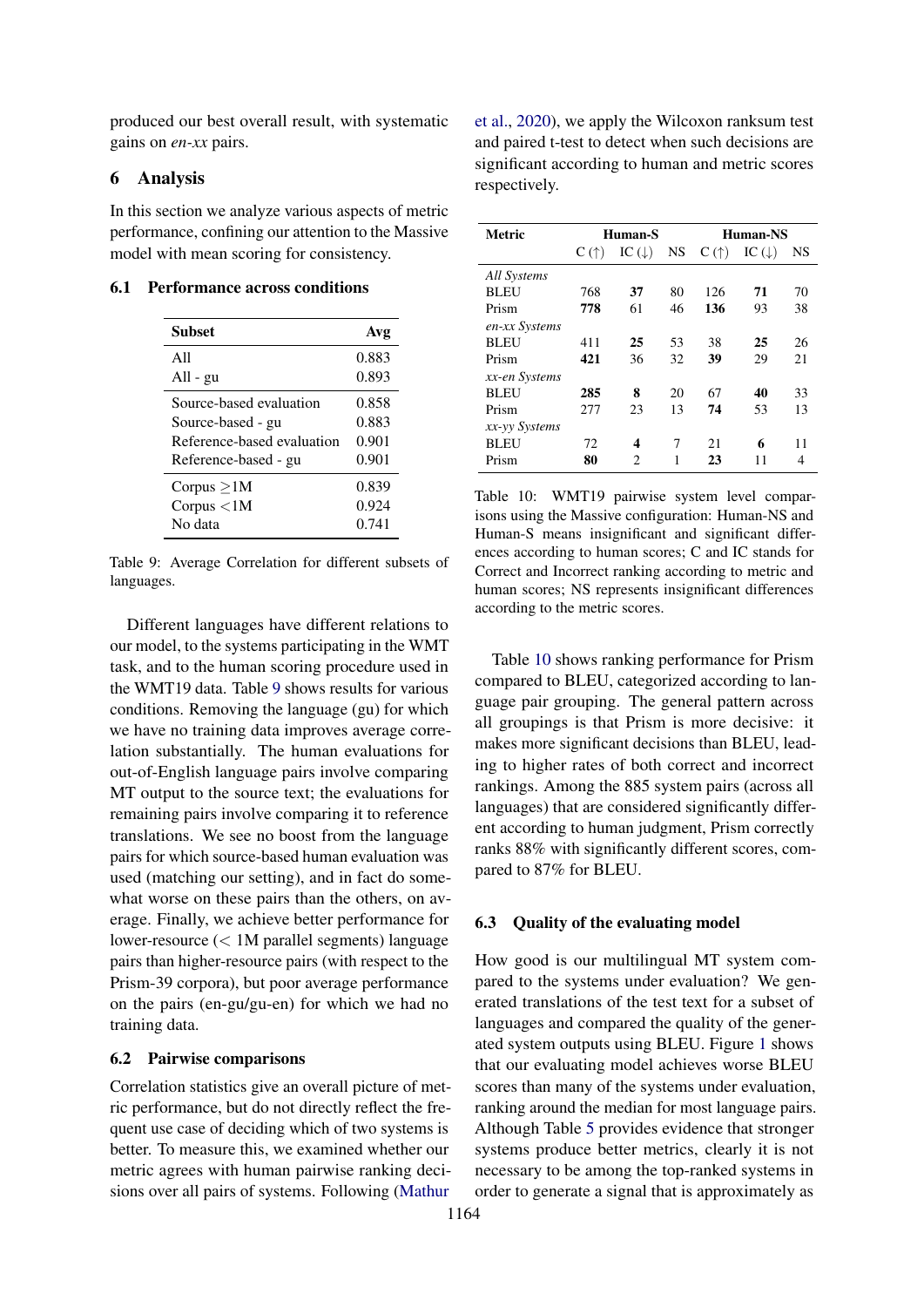reliable as BLEU.[4](#page-7-1)

<span id="page-7-0"></span>

Figure 1: Quality across language pairs.

#### 6.4 Proximity Bias

A potential pitfall in peer evaluation is bias toward one or more of the systems under evaluation. Clearly, the evaluating system will prefer its own output—how far from an evaluated system does it have to be in order to judge it fairly? Lacking access to the systems in the WMT19 task, we measure proximity using cross-BLEU score (using one output as hypothesis and the other one as reference translation) between the system output and the output generated by our Prism model. In the presence of bias, we would expect the metric to result in higher ranking for closer systems and lower ranking for farther systems (relative to human scores).

<span id="page-7-2"></span>

Figure 2: Relative Ranking of the closest and farthest systems under evaluation to the Prism system as measured by cross-BLEU.

Figure [2](#page-7-2) shows the relative ranking of the closest and the farthest system to Prism (relative to human). Since the model makes mistakes in both

directions—ranks closest and farthest system both higher and lower than human—there is no evidence from this analysis that it exhibits a strong bias in favour of systems whose outputs are closer to its own. A potential explanation is that it is sufficiently far from most of the evaluated systems due to its multilingual training corpus. To verify this, we computed the average cross-BLEU for each evaluated system (relative to all others), and compared it to the same quantity for our system. Figure [3](#page-7-3) shows that we are indeed an outlier system for most language pairs. The systems with lower cross-BLEU than Prism are mostly online or rule-based systems.<sup>[5](#page-7-4)</sup>

<span id="page-7-3"></span>

Figure 3: Average Cross-BLEU for all evaluated systems and Prism.

#### <span id="page-7-5"></span>6.5 Test-set Size

| <b>Size</b> | Bleu  | Prism |
|-------------|-------|-------|
| 100         | 0.735 | 0.720 |
| 200         | 0.783 | 0.771 |
| 400         | 0.804 | 0.784 |
| 800         | 0.828 | 0.807 |

Table 11: Average correlations versus test-set size for the language pairs from Figure [2.](#page-7-2)

In principle, a major advantage of reference-free evaluation is that it can make use of arbitrarily large test sets, being constrained only by the amount of source-language data in the domain of interest. We hypothesize that this will improve metric performance by reducing sampling error. To test this hypothesis in the absence of larger human-scored test sets for WMT19, we sampled subsets of various sizes and measured average correlation. As shown

<span id="page-7-1"></span><sup>&</sup>lt;sup>4</sup>It would be interesting to try to characterize the relation between system quality and metric strength more precisely, but in the absence of human judgments of our output quality, any such picture we could currently draw would be clouded by metric noise.

<span id="page-7-4"></span><sup>&</sup>lt;sup>5</sup>For Kazakh (kk), Prism-39 includes the WMT-15 dataset, resulting in higher cross-BLEU compared to other language pairs.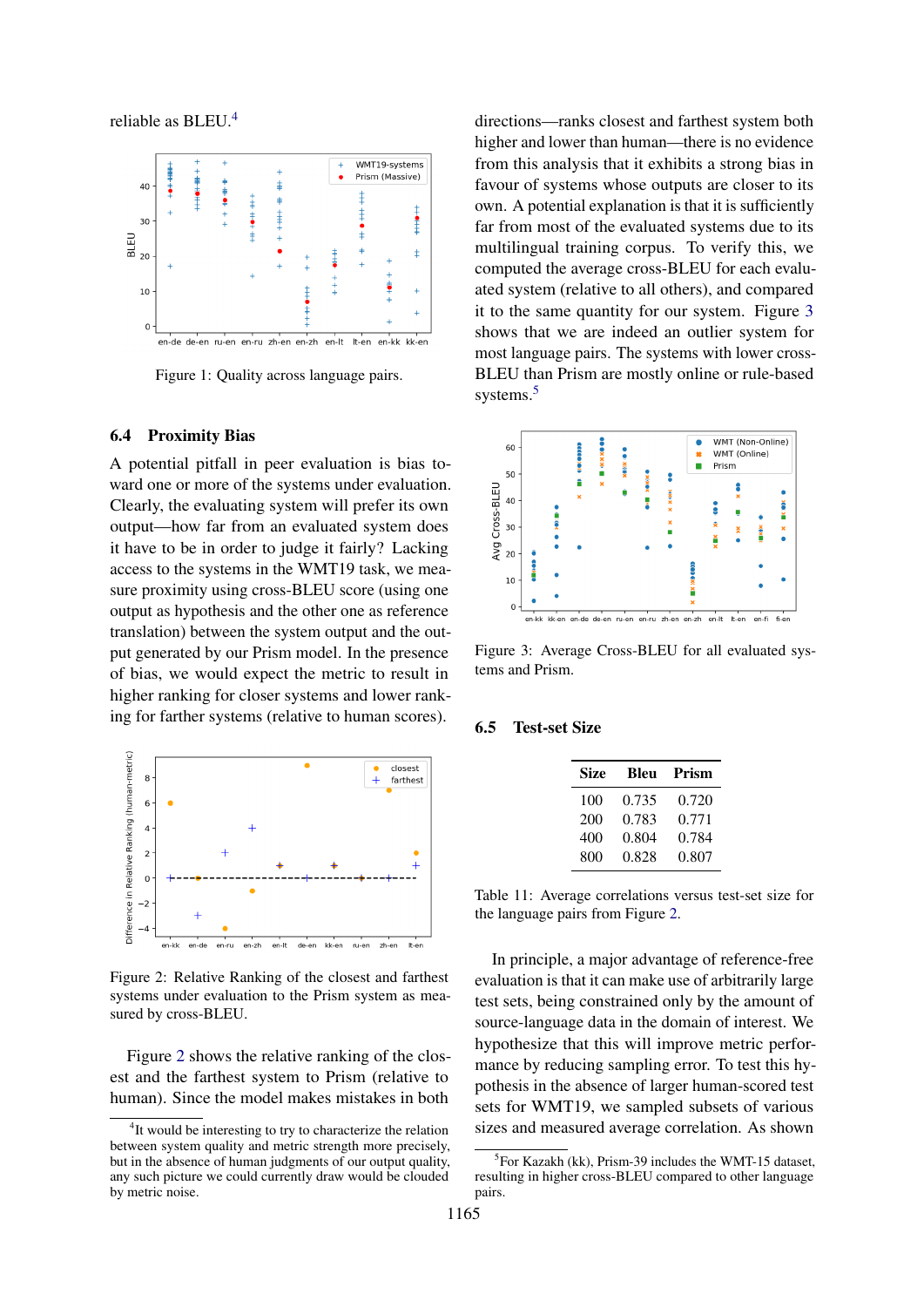in Table [11,](#page-7-5) we observe a steady increase with testsize size. This provides persuasive, though not definitive, evidence that test sets beyond the scale of WMT19 would yield further improvements in accuracy for both metrics, a setting that would be more feasible for Prism than BLEU. Full curves are plotted in Figure [4](#page-13-0) (See Appendix [C\)](#page-13-1).

## 7 Conclusion

In this paper, we have shed some light on the remarkable finding by [Thompson and Post](#page-10-5) [\(2020\)](#page-10-5) that a multilingual model trained on a large (but not enormous) general-domain corpus can be highly effective as an MT metric when used to score the outputs of other MT systems in the absence of reference translations. By scaling up the model and making small adjustments to tagging and scoring, we improve over the original results and achieve approximate parity with BLEU in correlation with human judgment on WMT19 data. We argue that this metric is a useful complement to reference-based metrics—including ones that are significantly more powerful than BLEU—due to its flexibility; and we provide evidence that scoring reliability can be further improved by using larger source-side-only test sets.

We find that the major determinant of success in peer evaluation is the quality of the evaluating model. However, there is no hard requirement that it be better than the models under evaluation: surprisingly, it can correctly rank models that outperform it on average. If we abstract away from quality, performance does not appear to be highly sensitive to the domain or the multilingual versus bilingual nature of the training corpus. Taken together, these results have the important practical implication that a single multilingual system such as ours could be broadly applicable for evaluating systems in a large number of language pairs (706 in our case), at different quality levels, and across a wide range of domains. In future work, we look forward to probing these results further, and determining whether alternative architectures or loss functions might be valuable in specializing an MT model for evaluating its peers.

## Acknowledgments

We thank Julia Kreutzer, Ciprian Chelba, Aditya Siddhant, and the anonymous reviewers for their helpful and constructive comments.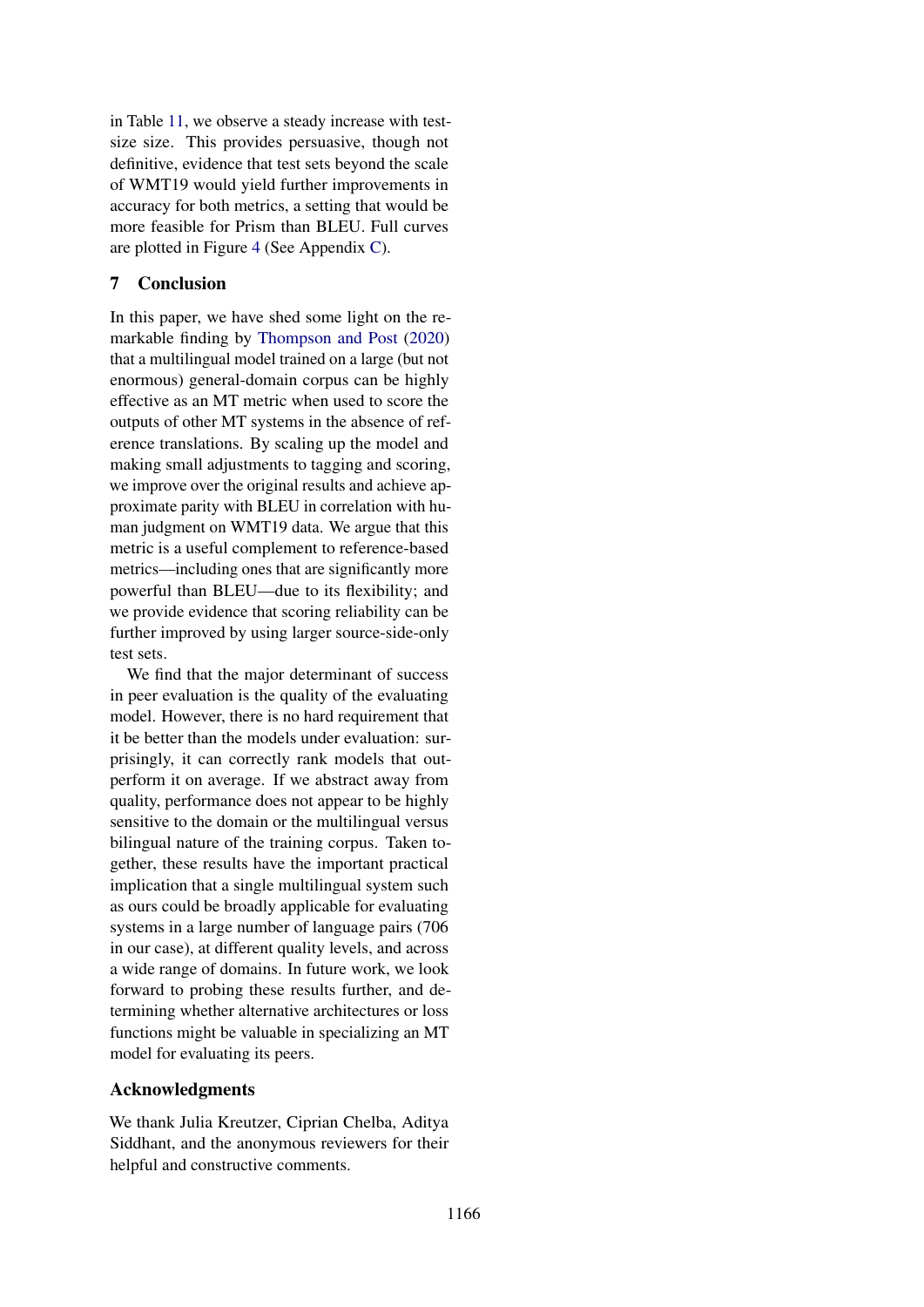#### References

- <span id="page-9-7"></span>Mikel Artetxe and Holger Schwenk. 2019. [Margin](https://doi.org/10.18653/v1/P19-1309)[based parallel corpus mining with multilingual sen](https://doi.org/10.18653/v1/P19-1309)[tence embeddings.](https://doi.org/10.18653/v1/P19-1309) In *Proceedings of the 57th Annual Meeting of the Association for Computational Linguistics*, pages 3197–3203, Florence, Italy. Association for Computational Linguistics.
- <span id="page-9-16"></span>Loïc Barrault, Ondřej Bojar, Marta R. Costa-jussà, Christian Federmann, Mark Fishel, Yvette Graham, Barry Haddow, Matthias Huck, Philipp Koehn, Shervin Malmasi, Christof Monz, Mathias Müller, Santanu Pal, Matt Post, and Marcos Zampieri. 2019. [Findings of the 2019 conference on machine transla](https://doi.org/10.18653/v1/W19-5301)[tion \(WMT19\).](https://doi.org/10.18653/v1/W19-5301) In *Proceedings of the Fourth Conference on Machine Translation (Volume 2: Shared Task Papers, Day 1)*, pages 1–61, Florence, Italy. Association for Computational Linguistics.
- <span id="page-9-8"></span>John Blatz, Erin Fitzgerald, George Foster, Simona Gandrabur, Cyril Goutte, Alex Kulesza, Alberto Sanchis, and Nicola Ueffing. 2004. [Confidence esti](https://www.aclweb.org/anthology/C04-1046)[mation for machine translation.](https://www.aclweb.org/anthology/C04-1046) In *COLING 2004: Proceedings of the 20th International Conference on Computational Linguistics*, pages 315–321, Geneva, Switzerland. COLING.
- <span id="page-9-0"></span>Dallas Card, Peter Henderson, Urvashi Khandelwal, Robin Jia, Kyle Mahowald, and Dan Jurafsky. 2020. [With little power comes great responsibility.](https://www.aclweb.org/anthology/2020.emnlp-main.745) In *Proceedings of the 2020 Conference on Empirical Methods in Natural Language Processing (EMNLP)*, pages 9263–9274, Online. Association for Computational Linguistics.
- <span id="page-9-9"></span>Ciprian Chelba, Junpei Zhou, Hideto Kazawa, Jeff Klingner, Mengmeng Niu, et al. 2020. Data troubles in sentence level confidence estimation for machine translation. *arXiv preprint arXiv:2010.13856*.
- <span id="page-9-5"></span>Kawin Ethayarajh and Dorsa Sadigh. 2020. [BLEU](https://www.aclweb.org/anthology/2020.eval4nlp-1.5) [neighbors: A reference-less approach to automatic](https://www.aclweb.org/anthology/2020.eval4nlp-1.5) [evaluation.](https://www.aclweb.org/anthology/2020.eval4nlp-1.5) In *Proceedings of the First Workshop on Evaluation and Comparison of NLP Systems*, pages 40–50, Online. Association for Computational Linguistics.
- <span id="page-9-10"></span>M. Fomicheva, Shuo Sun, L. Yankovskaya, F. Blain, Francisco Guzmán, M. Fishel, Nikolaos Aletras, Vishrav Chaudhary, and Lucia Specia. 2020. Unsupervised quality estimation for neural machine translation. *Transactions of the Association for Computational Linguistics*, 8:539–555.
- <span id="page-9-6"></span>Erick Fonseca, Lisa Yankovskaya, Andre F. T. Martins, ´ Mark Fishel, and Christian Federmann. 2019. [Find](https://doi.org/10.18653/v1/W19-5401)[ings of the WMT 2019 shared tasks on quality esti](https://doi.org/10.18653/v1/W19-5401)[mation.](https://doi.org/10.18653/v1/W19-5401) In *Proceedings of the Fourth Conference on Machine Translation (Volume 3: Shared Task Papers, Day 2)*, pages 1–10, Florence, Italy. Association for Computational Linguistics.
- <span id="page-9-17"></span>Markus Freitag, George Foster, David Grangier, and Colin Cherry. 2020a. Human-paraphrased references improve neural machine translation.
- <span id="page-9-1"></span>Markus Freitag, David Grangier, and Isaac Caswell. 2020b. [BLEU might be guilty but references are not](https://www.aclweb.org/anthology/2020.emnlp-main.5) [innocent.](https://www.aclweb.org/anthology/2020.emnlp-main.5) In *Proceedings of the 2020 Conference on Empirical Methods in Natural Language Processing (EMNLP)*, pages 61–71, Online. Association for Computational Linguistics.
- <span id="page-9-12"></span>Y Gal and Z Ghahramani. 2016. Dropout as a bayesian approximation: Representing model uncertainty in deep learning. In *33rd International Conference on Machine Learning, ICML 2016*, volume 3, pages 1651–1660.
- <span id="page-9-15"></span>Larry Hedges and Ingram Olkin. 2014. *Statistical methods for meta-analysis*. Academic press.
- <span id="page-9-11"></span>Melvin Johnson, Mike Schuster, Quoc V. Le, Maxim Krikun, Yonghui Wu, Zhifeng Chen, Nikhil Thorat, Fernanda Viegas, Martin Wattenberg, Greg Corrado, ´ Macduff Hughes, and Jeffrey Dean. 2017. [Google's](https://doi.org/10.1162/tacl_a_00065) [multilingual neural machine translation system: En](https://doi.org/10.1162/tacl_a_00065)[abling zero-shot translation.](https://doi.org/10.1162/tacl_a_00065) *Transactions of the Association for Computational Linguistics*, 5:339–351.
- <span id="page-9-13"></span>Taku Kudo. 2018. [Subword regularization: Improving](https://doi.org/10.18653/v1/P18-1007) [neural network translation models with multiple sub](https://doi.org/10.18653/v1/P18-1007)[word candidates.](https://doi.org/10.18653/v1/P18-1007) In *Proceedings of the 56th Annual Meeting of the Association for Computational Linguistics (Volume 1: Long Papers)*, pages 66–75, Melbourne, Australia. Association for Computational Linguistics.
- <span id="page-9-2"></span>Chi-kiu Lo. 2019. [YiSi - a unified semantic MT quality](https://doi.org/10.18653/v1/W19-5358) [evaluation and estimation metric for languages with](https://doi.org/10.18653/v1/W19-5358) [different levels of available resources.](https://doi.org/10.18653/v1/W19-5358) In *Proceedings of the Fourth Conference on Machine Translation (Volume 2: Shared Task Papers, Day 1)*, pages 507–513, Florence, Italy. Association for Computational Linguistics.
- <span id="page-9-3"></span>Qingsong Ma, Johnny Wei, Ondřej Bojar, and Yvette Graham. 2019. [Results of the WMT19 metrics](https://doi.org/10.18653/v1/W19-5302) [shared task: Segment-level and strong MT sys](https://doi.org/10.18653/v1/W19-5302)[tems pose big challenges.](https://doi.org/10.18653/v1/W19-5302) In *Proceedings of the Fourth Conference on Machine Translation (Volume 2: Shared Task Papers, Day 1)*, pages 62–90, Florence, Italy. Association for Computational Linguistics.
- <span id="page-9-14"></span>Nitika Mathur, Timothy Baldwin, and Trevor Cohn. 2020. [Tangled up in BLEU: Reevaluating the eval](https://doi.org/10.18653/v1/2020.acl-main.448)[uation of automatic machine translation evaluation](https://doi.org/10.18653/v1/2020.acl-main.448) [metrics.](https://doi.org/10.18653/v1/2020.acl-main.448) In *Proceedings of the 58th Annual Meeting of the Association for Computational Linguistics*, pages 4984–4997, Online. Association for Computational Linguistics.
- <span id="page-9-4"></span>Shikib Mehri and Maxine Eskenazi. 2020. [USR: An](https://doi.org/10.18653/v1/2020.acl-main.64) [unsupervised and reference free evaluation metric](https://doi.org/10.18653/v1/2020.acl-main.64) [for dialog generation.](https://doi.org/10.18653/v1/2020.acl-main.64) In *Proceedings of the 58th Annual Meeting of the Association for Computational Linguistics*, pages 681–707, Online. Association for Computational Linguistics.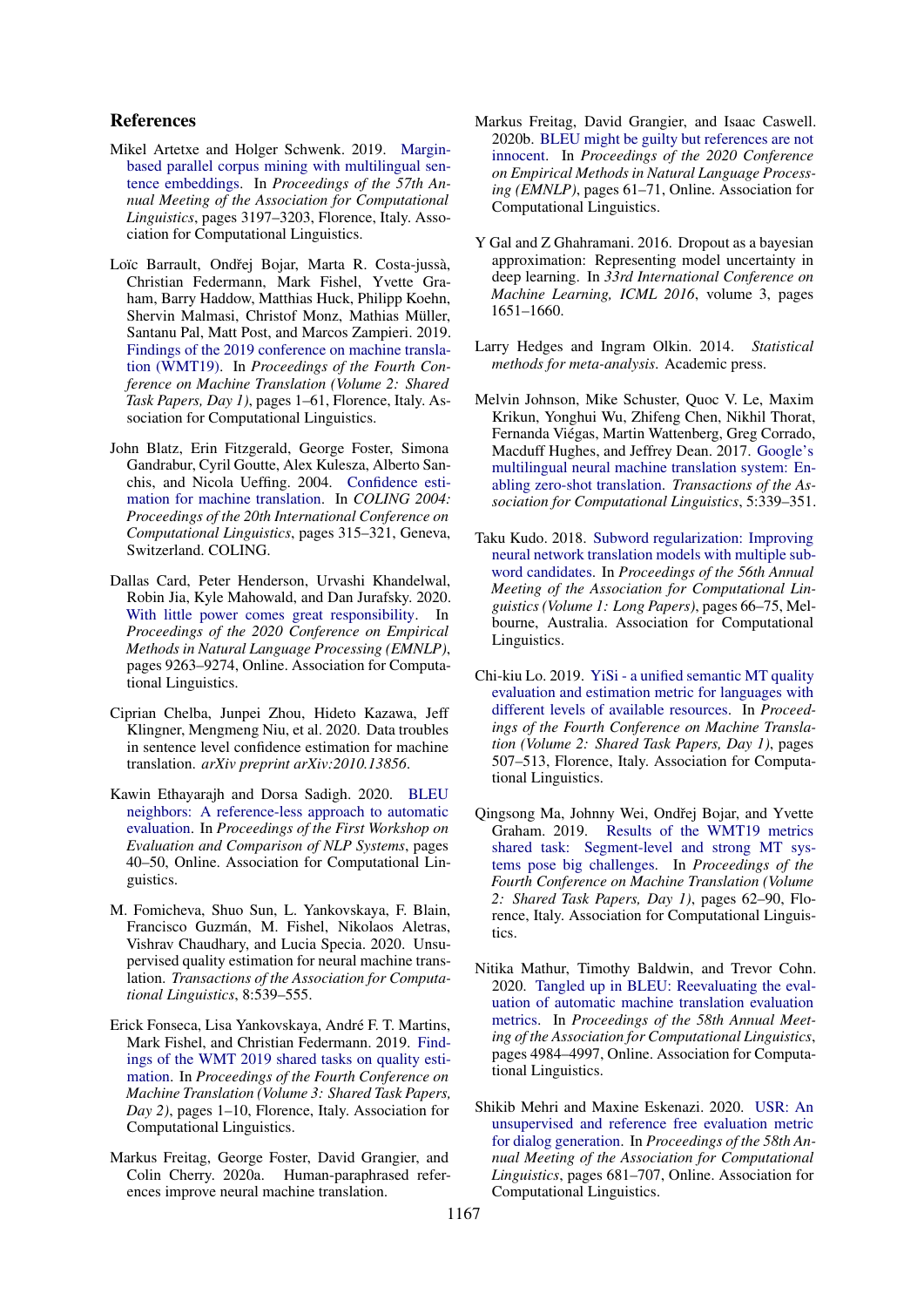- <span id="page-10-6"></span>Courtney Napoles, Keisuke Sakaguchi, and Joel Tetreault. 2016. [There's no comparison: Reference](https://doi.org/10.18653/v1/D16-1228)[less evaluation metrics in grammatical error correc](https://doi.org/10.18653/v1/D16-1228)[tion.](https://doi.org/10.18653/v1/D16-1228) In *Proceedings of the 2016 Conference on Empirical Methods in Natural Language Processing*, pages 2109–2115, Austin, Texas. Association for Computational Linguistics.
- <span id="page-10-0"></span>Kishore Papineni, Salim Roukos, Todd Ward, and Wei-Jing Zhu. 2002. [Bleu: a method for automatic eval](https://doi.org/10.3115/1073083.1073135)[uation of machine translation.](https://doi.org/10.3115/1073083.1073135) In *Proceedings of the 40th Annual Meeting of the Association for Computational Linguistics*, pages 311–318, Philadelphia, Pennsylvania, USA. Association for Computational Linguistics.
- <span id="page-10-13"></span>Jonathan Shen, Patrick Nguyen, Yonghui Wu, Zhifeng Chen, Mia X Chen, Ye Jia, Anjuli Kannan, Tara Sainath, Yuan Cao, Chung-Cheng Chiu, et al. 2019. Lingvo: a modular and scalable framework for sequence-to-sequence modeling. *arXiv preprint arXiv:1902.08295*.
- <span id="page-10-14"></span>Aditya Siddhant, Ankur Bapna, Yuan Cao, Orhan Firat, Mia Chen, Sneha Kudugunta, Naveen Arivazhagan, and Yonghui Wu. 2020. [Leveraging mono](https://doi.org/10.18653/v1/2020.acl-main.252)[lingual data with self-supervision for multilingual](https://doi.org/10.18653/v1/2020.acl-main.252) [neural machine translation.](https://doi.org/10.18653/v1/2020.acl-main.252) In *Proceedings of the 58th Annual Meeting of the Association for Computational Linguistics*, pages 2827–2835, Online. Association for Computational Linguistics.
- <span id="page-10-7"></span>Koustuv Sinha, Prasanna Parthasarathi, Jasmine Wang, Ryan Lowe, William L. Hamilton, and Joelle Pineau. 2020. [Learning an unreferenced metric for online](https://doi.org/10.18653/v1/2020.acl-main.220) [dialogue evaluation.](https://doi.org/10.18653/v1/2020.acl-main.220) In *Proceedings of the 58th Annual Meeting of the Association for Computational Linguistics*, pages 2430–2441, Online. Association for Computational Linguistics.
- <span id="page-10-9"></span>Lucia Specia and Kashif Shah. 2018. *Machine Translation Quality Estimation: Applications and Future Perspectives*. Springer International Publishing, Cham.
- <span id="page-10-5"></span>Brian Thompson and Matt Post. 2020. [Automatic ma](https://www.aclweb.org/anthology/2020.emnlp-main.8)[chine translation evaluation in many languages via](https://www.aclweb.org/anthology/2020.emnlp-main.8) [zero-shot paraphrasing.](https://www.aclweb.org/anthology/2020.emnlp-main.8) In *Proceedings of the 2020 Conference on Empirical Methods in Natural Language Processing (EMNLP)*, pages 90–121, Online. Association for Computational Linguistics.
- <span id="page-10-1"></span>Antonio Toral. 2020. [Reassessing claims of human par](https://www.aclweb.org/anthology/2020.eamt-1.20)[ity and super-human performance in machine trans](https://www.aclweb.org/anthology/2020.eamt-1.20)[lation at WMT 2019.](https://www.aclweb.org/anthology/2020.eamt-1.20) In *Proceedings of the 22nd Annual Conference of the European Association for Machine Translation*, pages 185–194, Lisboa, Portugal. European Association for Machine Translation.
- <span id="page-10-12"></span>Evan James Williams. 1959. *Regression Analysis*, volume 14. Wiley, New York.
- <span id="page-10-11"></span>Yinfei Yang, Gustavo Hernandez Abrego, Steve Yuan, Mandy Guo, Qinlan Shen, Daniel Cer, Yun-hsuan

Sung, Brian Strope, and Ray Kurzweil. 2019. [Im](https://doi.org/10.24963/ijcai.2019/746)[proving multilingual sentence embedding using bi](https://doi.org/10.24963/ijcai.2019/746)[directional dual encoder with additive margin soft](https://doi.org/10.24963/ijcai.2019/746)[max.](https://doi.org/10.24963/ijcai.2019/746) In *Proceedings of the Twenty-Eighth International Joint Conference on Artificial Intelligence, IJCAI-19*, pages 5370–5378. International Joint Conferences on Artificial Intelligence Organization.

- <span id="page-10-2"></span>Elizaveta Yankovskaya, Andre Tättar, and Mark Fishel. 2019. [Quality estimation and translation metrics](https://doi.org/10.18653/v1/W19-5410) [via pre-trained word and sentence embeddings.](https://doi.org/10.18653/v1/W19-5410) In *Proceedings of the Fourth Conference on Machine Translation (Volume 3: Shared Task Papers, Day 2)*, pages 101–105, Florence, Italy. Association for Computational Linguistics.
- <span id="page-10-4"></span>Lei Yu, Phil Blunsom, Chris Dyer, Edward Grefenstette, and Tomas Kocisky. 2016. The neural noisy channel. *arXiv preprint arXiv:1611.02554*.
- <span id="page-10-10"></span>Boliang Zhang, Ajay Nagesh, and Kevin Knight. 2020. [Parallel corpus filtering via pre-trained language](https://doi.org/10.18653/v1/2020.acl-main.756) [models.](https://doi.org/10.18653/v1/2020.acl-main.756) In *Proceedings of the 58th Annual Meeting of the Association for Computational Linguistics*, pages 8545–8554, Online. Association for Computational Linguistics.
- <span id="page-10-3"></span>Wei Zhao, Goran Glavaš, Maxime Peyrard, Yang Gao, Robert West, and Steffen Eger. 2020. [On the lim](https://doi.org/10.18653/v1/2020.acl-main.151)[itations of cross-lingual encoders as exposed by](https://doi.org/10.18653/v1/2020.acl-main.151) [reference-free machine translation evaluation.](https://doi.org/10.18653/v1/2020.acl-main.151) In *Proceedings of the 58th Annual Meeting of the Association for Computational Linguistics*, pages 1656– 1671, Online. Association for Computational Linguistics.
- <span id="page-10-8"></span>Wei Zhao, Maxime Peyrard, Fei Liu, Yang Gao, Christian M. Meyer, and Steffen Eger. 2019. [MoverScore:](https://doi.org/10.18653/v1/D19-1053) [Text generation evaluating with contextualized em](https://doi.org/10.18653/v1/D19-1053)[beddings and earth mover distance.](https://doi.org/10.18653/v1/D19-1053) In *Proceedings of the 2019 Conference on Empirical Methods in Natural Language Processing and the 9th International Joint Conference on Natural Language Processing (EMNLP-IJCNLP)*, pages 563–578, Hong Kong, China. Association for Computational Linguistics.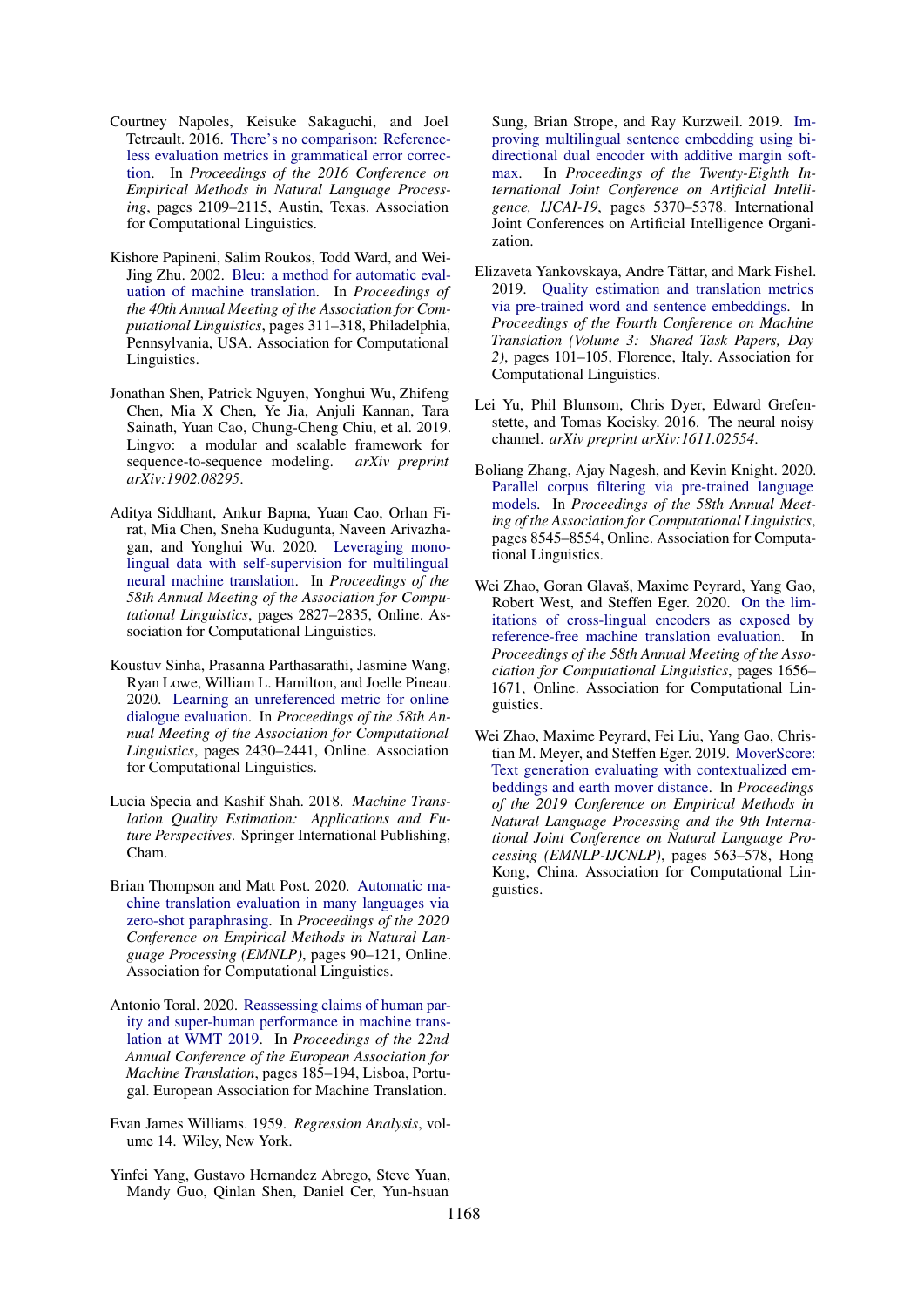## A Outlier Systems

| lang   | <b>Outliers</b>                               |
|--------|-----------------------------------------------|
| de-cs  | CAiRE.6949                                    |
| de-en- | $online-X.0$                                  |
| de-fr  |                                               |
| en-cs  |                                               |
| en-de  | online-X.0, en_de_task.6790                   |
| en-fi  | apertium-fin-eng-unconstrained-en-fi.6448     |
| en-gu  |                                               |
| en-kk  | NICT.6550, DBMS-KU_ENKK.6730                  |
| en-lt  |                                               |
| en-ru  | NICT.6563                                     |
| en-zh  |                                               |
| fi-en  | $\overline{\phantom{0}}$                      |
| fr-de  | MSRA.MADL.6893, eTranslation.6262, online-X.0 |
| gu-en  | Ju_Saarland.6525                              |
| kk-en  | UMD.6736, DBMS-KU_KKEN.6726                   |
| lt-en  | $online-X.0$                                  |
| ru-en  | <b>NICT.6561</b>                              |
| zh-en  | online-X.0, Apprentice-c.6706                 |

Table 12: Outlier systems using MAD filtering in WMT19.

## <span id="page-11-0"></span>B WMT 2019 System-Level results for all language pairs

| Metric       |       | Avg   | en-cs | en-de |       | en-fi | en-gu |       | en-kk | en-lt | en-ru   |       | en-zh    |
|--------------|-------|-------|-------|-------|-------|-------|-------|-------|-------|-------|---------|-------|----------|
| <b>BLEU</b>  |       | 0.911 | 0.994 | 0.806 |       | 0.939 | 0.737 |       | 0.575 | 0.986 | 0.946   |       | 0.802    |
| <b>CHRF</b>  |       | 0.933 | 0.983 | 0.871 |       | 0.964 | 0.843 |       | 0.829 | 0.969 | 0.989   |       | 0.799    |
| $UNI+$       |       | 0.808 |       |       |       |       |       |       |       |       | 0.746   |       |          |
| Yisi-2       |       | 0.487 | 0.324 |       |       | 0.478 | 0.314 |       | 0.685 | 0.055 | 0.134   |       | $-0.097$ |
| Prism        |       | 0.861 | 0.865 | 0.754 |       | 0.858 | 0.444 |       | 0.789 | 0.908 | 0.903   |       | 0.793    |
| Prism-trg2xx |       | 0.853 | 0.867 | 0.717 |       | 0.876 | 0.365 |       | 0.811 | 0.936 | 0.902   |       | 0.778    |
| Prism-src2xx |       | 0.858 | 0.871 | 0.730 |       | 0.878 | 0.400 |       | 0.813 | 0.939 | 0.901   |       | 0.789    |
|              |       |       |       |       |       |       |       |       |       |       |         |       |          |
| Metric       | de-en |       | fi-en | gu-en | kk-en |       | lt-en | ru-en | zh-en |       | $de-cs$ | de-fr | fr-de    |
| <b>BLEU</b>  | 0.794 |       | 0.985 | 0.975 | 0.912 |       | 0.967 | 0.812 | 0.808 |       | 0.743   | 0.891 | 0.846    |
| <b>CHRF</b>  | 0.852 |       | 0.991 | 0.946 | 0.836 |       | 0.930 | 0.877 | 0.831 |       | 0.981   | 0.957 | 0.833    |
| $UNI+$       | 0.805 |       | 0.924 |       |       |       | ä,    | 0.669 |       |       |         |       |          |
| $Yisi-2$     | 0.612 |       | 0.642 | 0.820 | 0.662 |       | 0.346 | 0.708 | 0.622 |       | 0.122   | 0.721 | 0.62     |
| Prism        | 0.829 |       | 0.941 | 0.915 | 0.724 |       | 0.985 | 0.769 | 0.826 |       | 0.987   | 0.889 | 0.269    |
| Prism-trg2xx | 0.798 |       | 0.943 | 0.911 | 0.683 |       | 0.979 | 0.752 | 0.830 |       | 0.989   | 0.882 | 0.212    |
| Prism-src2xx | 0.796 |       | 0.942 | 0.893 | 0.709 |       | 0.978 | 0.739 | 0.828 |       | 0.991   | 0.882 | 0.203    |

Table 13: Baseline results. All numbers are system-level correlations. *Avg* gives averages over all language pairs.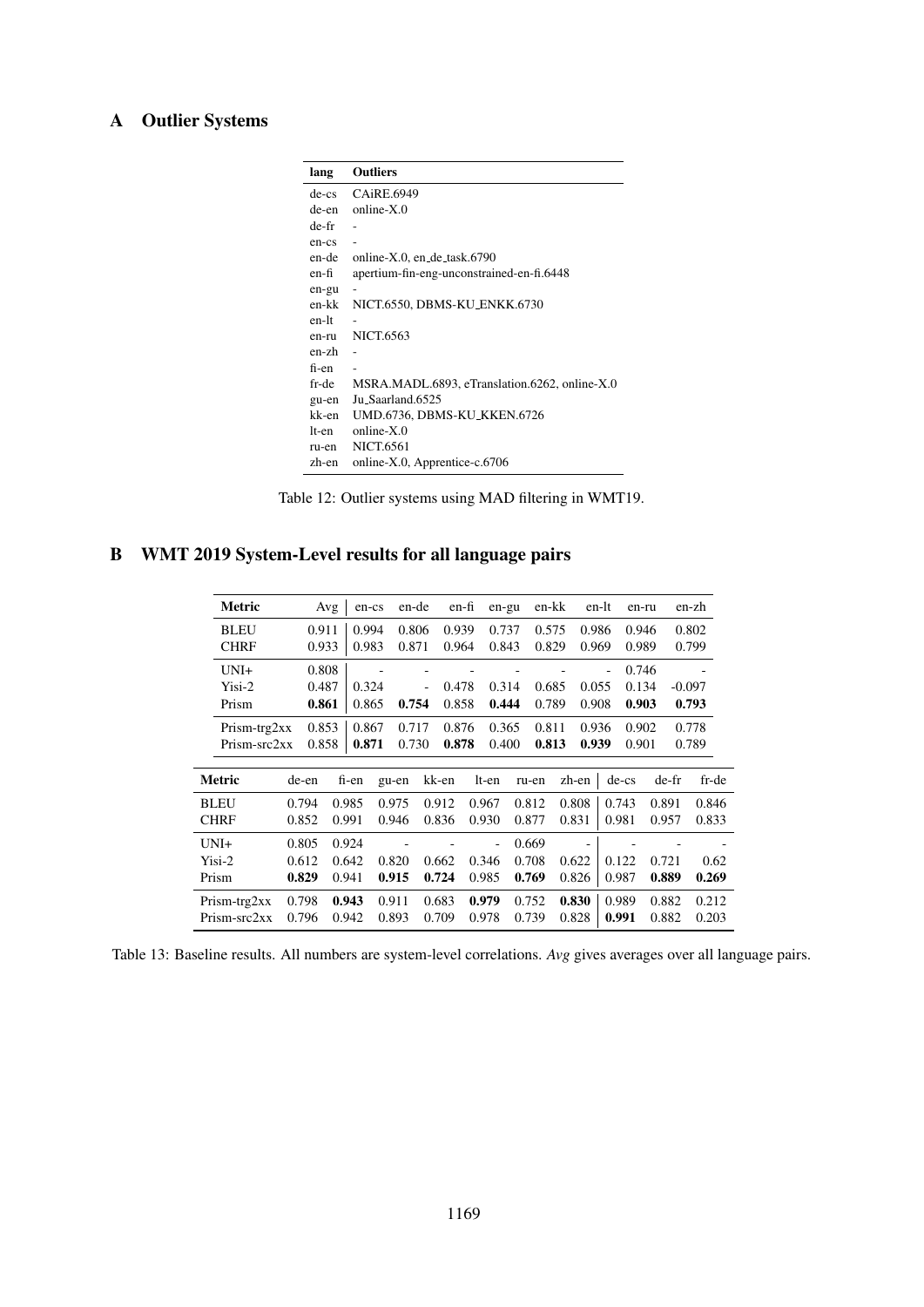| Data                     |       | Avg   | en-cs | en-de |       | en-fi | en-gu | en-kk | en-lt   | en-ru | en-zh          |
|--------------------------|-------|-------|-------|-------|-------|-------|-------|-------|---------|-------|----------------|
| Prism-39                 |       | 0.858 | 0.871 | 0.730 |       | 0.878 | 0.400 | 0.813 | 0.939   | 0.901 | 0.789          |
| <b>WMT-15</b>            |       | 0.840 | 0.825 | 0.530 |       | 0.815 | 0.423 | 0.909 | 0.914   | 0.845 | 0.774          |
| Prism-13                 | 0.863 |       | 0.869 | 0.779 |       | 0.891 | 0.379 | 0.820 | 0.925   | 0.901 | 0.795          |
| $Prism-39 + WMT-15$      | 0.867 |       | 0.862 | 0.653 |       | 0.854 | 0.446 | 0.860 | 0.932   | 0.880 | 0.789          |
| Adding monolingual data  |       |       |       |       |       |       |       |       |         |       |                |
| $Prism-39 + Wiki-39$     |       | 0.832 | 0.839 | 0.649 |       | 0.854 | 0.446 | 0.823 | 0.917   | 0.877 | 0.757          |
| $WMT-15 + WMT-15-Mono$   |       | 0.869 | 0.855 | 0.646 |       | 0.826 | 0.848 | 0.913 | 0.940   | 0.867 | 0.793          |
| $Prism-39 + WMT-15-Mono$ | 0.851 |       | 0.869 | 0.766 |       | 0.871 | 0.487 | 0.850 | 0.945   | 0.892 | 0.754          |
| <b>Bilingual Models</b>  |       |       |       | 0.726 |       |       |       |       | 0.695   | 0.867 | 0.769          |
| Data                     | de-en | fi-en |       | gu-en | kk-en | lt-en | ru-en | zh-en | $de-cs$ |       | de-fr<br>fr-de |
| Prism-39                 | 0.796 | 0.942 |       | 0.893 | 0.709 | 0.978 | 0.739 | 0.828 | 0.991   | 0.882 | 0.203          |
| <b>WMT-15</b>            | 0.815 | 0.954 |       | 0.918 | 0.509 | 0.986 | 0.841 | 0.835 | 0.970   | 0.851 | 0.116          |
| Prism-13                 | 0.845 | 0.943 |       | 0.911 | 0.745 | 0.983 | 0.749 | 0.836 | 0.985   | 0.863 | 0.124          |
| $Prism-39 + WMT-15$      | 0.802 | 0.950 |       | 0.921 | 0.734 | 0.986 | 0.851 | 0.810 | 0.993   | 0.881 | 0.170          |
| Adding monolingual data  |       |       |       |       |       |       |       |       |         |       |                |
| $Prism-39 + Wiki-39$     | 0.742 | 0.934 |       | 0.907 | 0.684 | 0.975 | 0.680 | 0.836 | 0.982   | 0.822 | 0.117          |
| $WMT-15 + WMT-15-Mono$   | 0.842 | 0.956 |       | 0.976 | 0.584 | 0.987 | 0.838 | 0.824 | 0.903   | 0.890 | 0.238          |
| $Prism-39 + WMT-15-Mono$ | 0.803 | 0.944 |       | 0.952 | 0.680 | 0.952 | 0.722 | 0.754 | 0.972   | 0.875 | 0.233          |
| <b>Bilingual Models</b>  | 0.801 |       |       |       |       | 0.862 | 0.650 | 0.826 |         |       |                |

Table 14: Effect of training data. Significant improvement over baseline "Prism-39" systems are underlined.

| <b>Metric</b> |       | Avg   | en-cs | en-de | en-fi | en-gu | en-kk          | en-lt | en-ru   | en-zh          |
|---------------|-------|-------|-------|-------|-------|-------|----------------|-------|---------|----------------|
| <b>BLEU</b>   |       | 0.911 | 0.994 | 0.806 | 0.939 | 0.737 | 0.575          | 0.986 | 0.946   | 0.802          |
| Big           |       | 0.808 | 0.791 | 0.541 | 0.833 | 0.381 | 0.785          | 0.898 | 0.861   | 0.698          |
| Prism         |       | 0.858 | 0.871 | 0.730 | 0.878 | 0.400 | 0.813          | 0.939 | 0.901   | 0.789          |
| Massive       |       | 0.883 | 0.900 | 0.819 | 0.899 | 0.423 | 0.820          | 0.953 | 0.923   | 0.819          |
| <b>Metric</b> | de-en |       | fi-en | gu-en | kk-en | lt-en | ru-en          | zh-en | $de-cs$ | de-fr<br>fr-de |
| <b>BLEU</b>   | 0.794 | 0.985 |       | 0.975 | 0.912 | 0.967 | 0.812<br>0.808 | 0.743 | 0.891   | 0.846          |
| Big           | 0.702 | 0.926 |       | 0.891 | 0.649 | 0.970 | 0.640<br>0.819 | 0.989 | 0.827   | 0.040          |
| Prism         | 0.796 | 0.942 |       | 0.893 | 0.709 | 0.978 | 0.739<br>0.828 | 0.991 | 0.882   | 0.203          |
| Massive       | 0.840 | 0.948 |       | 0.906 | 0.751 | 0.981 | 0.789<br>0.834 | 0.991 | 0.906   | 0.301          |

Table 15: Effect of Model capacity.